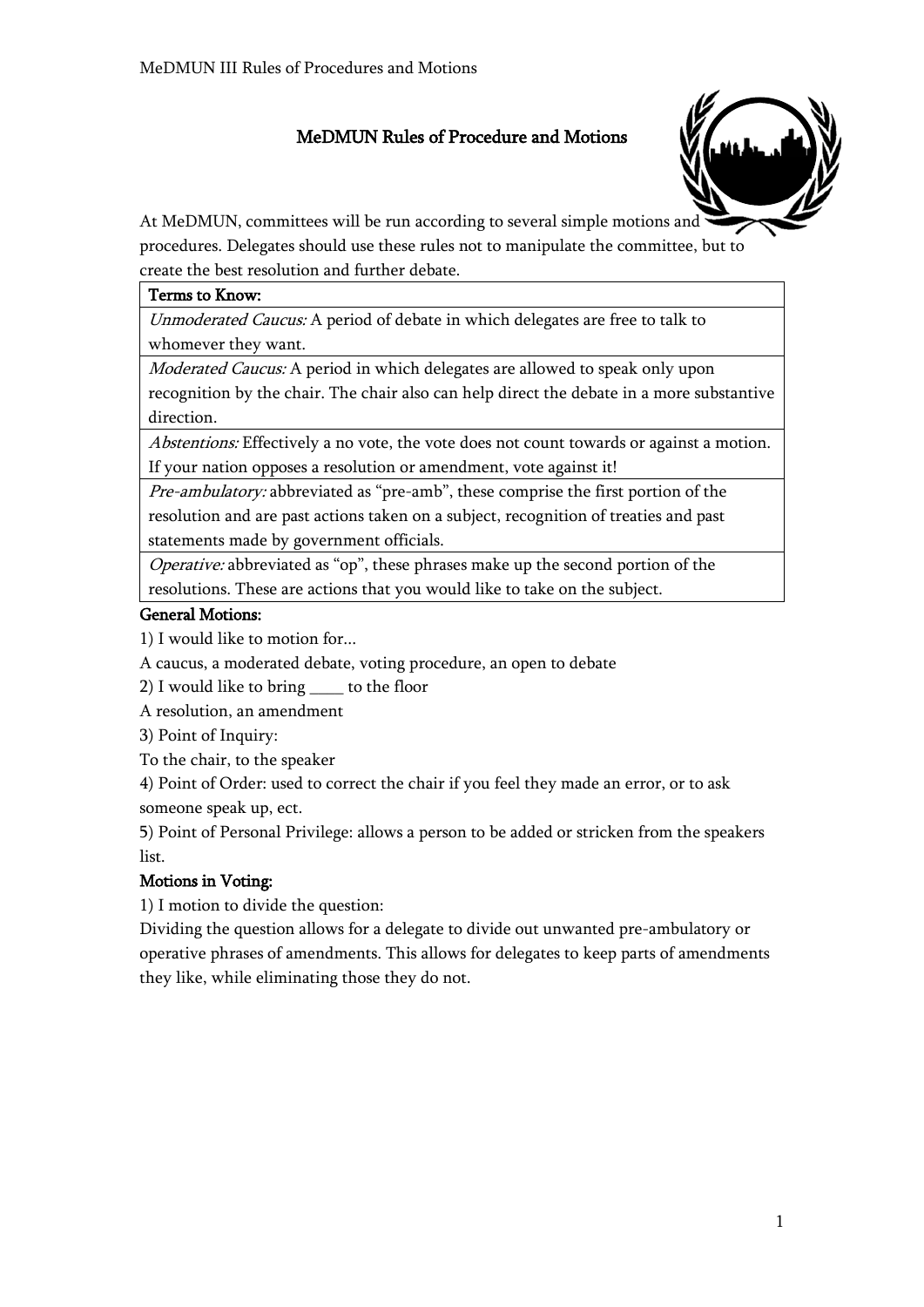| <b>Motion</b>                       | <b>Votes Required</b> | Interrupt                    |
|-------------------------------------|-----------------------|------------------------------|
| For A Caucus                        | Simple majority       | No                           |
| <b>For A Moderated Caucus</b>       | Simple majority       | No                           |
| <b>For Voting Procedure</b>         | Simple majority       | No                           |
| To Bring resolution to the          | One-Third             | No                           |
| floor                               |                       |                              |
| To Bring amendment to the One-Third |                       | No                           |
| floor                               |                       |                              |
| For a Point of inquiry              | None                  | N <sub>o</sub>               |
| For a Point of order                | None                  | Yes                          |
| To Divide the Question*             | Simple majority       | N <sub>o</sub>               |
| <b>Open Debate</b>                  | Simple majority       | N <sub>o</sub>               |
| <b>Close Debate</b>                 | Simple majority       | N <sub>o</sub>               |
| <b>Point of Personal Privilege</b>  | None                  | No                           |
| <b>Yield to Chair/Questions/</b>    | None                  | N <sub>o</sub>               |
| Other delegate                      |                       |                              |
| Appeal a Chair's Decision           | 2/3rds Majority       | Must be submitted in writing |

## Rules of Procedure Quick Sheet

# \* Can only occur in voting procedure

## Preamble Phrases

A pre-amb start with a pre-amb word or phrase (see list below) and end with a comma and the word and APPROVING of the efforts made by Turkey to care for Syrian refugees, and